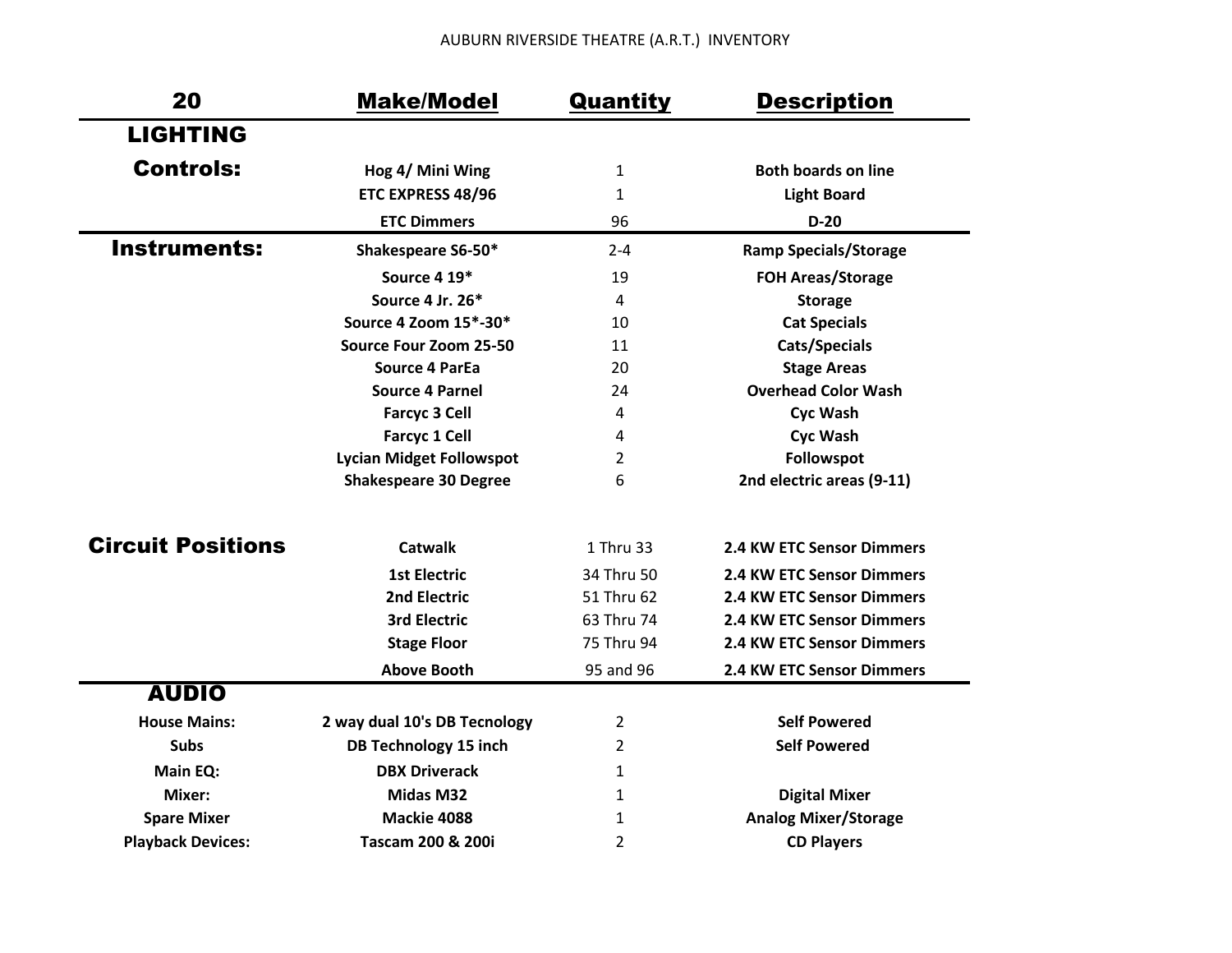| <b>Recording Devices:</b> | Tascam CD-RW 901mk2               | $\mathbf{1}$   | Recorder                              |
|---------------------------|-----------------------------------|----------------|---------------------------------------|
| <b>Digital Snakes</b>     | <b>Behringer Digital snakes</b>   | 232/16         | 2 Onstage (SR 32) (SL 16)             |
| <b>Analog Snakes</b>      | <b>Various Sizes 8-32 Channel</b> | Several        | <b>Drop Snakes/Stage</b>              |
| <b>Mics</b>               | Lyx Pro                           | 6              | <b>Choir Mics with New heads</b>      |
|                           | <b>Shure SM 58 Vocal</b>          | 20             | <b>Wired Handheld; Dynamic</b>        |
|                           | <b>CAD 195</b>                    | 13             | <b>Wired Condenser</b>                |
|                           | <b>Crown PCC</b>                  | $\overline{2}$ | <b>Wired: Area/Piano/Tap</b>          |
|                           | <b>Crown PZM</b>                  | $\mathbf{1}$   | <b>Wired; Piano/Tap</b>               |
|                           | <b>Audio Technica Handheld</b>    | 6              | Wireless; UHF, ATW-3000               |
|                           | <b>Audio Technica Lavs</b>        | $\overline{2}$ | Wireless; UHF, ATW-3000               |
|                           | Shure PG 27                       | 2              | <b>Piano Mics / Condenser</b>         |
|                           | <b>Behringer B-5</b>              | $\overline{2}$ | <b>Condenser Record Mics In House</b> |
| DI's                      | <b>Active Direct Box</b>          | 8              | <b>Behringer</b>                      |
|                           | <b>PCDI</b>                       | $\mathbf{1}$   | Computer                              |
| <b>Mic Stands</b>         | <b>With Boom Arms</b>             | 8              | <b>Tripod</b>                         |
|                           | <b>Straight Stands</b>            | 10             | <b>Tripod</b>                         |
|                           | <b>Short Stands</b>               | 4              | <b>Round Base</b>                     |
| <b>Monitors</b>           | <b>DBX Technology F-10</b>        | $\overline{2}$ | <b>Self Powered 10" Monitors</b>      |
|                           | <b>DBX Technology F-12</b>        | 4              | <b>Self Powered 12" Monitors</b>      |
|                           | <b>Behringer B205D</b>            | $\overline{2}$ | <b>Self Powered 5 inch</b>            |
| <b>Staging</b>            |                                   |                |                                       |
| <b>Video Screen:</b>      | <b>Motorized Movie Screen</b>     | $\mathbf{1}$   | 14'8" X 19'8"                         |
| <b>Choral Risers:</b>     | <b>Wenger 3 Tier Choir Riser</b>  | 6              | <b>Choir Room /BY Arrangement</b>     |
|                           |                                   |                |                                       |
| <b>Seating:</b>           | <b>Black Performer's Chair</b>    | 75             | <b>Storage</b>                        |
| <b>Extra Seats</b>        | <b>Black Performer's Chair</b>    | 10             | <b>Storage</b>                        |
| <b>Tables</b>             | <b>Banquet Tables</b>             | 8              | 30x72"                                |